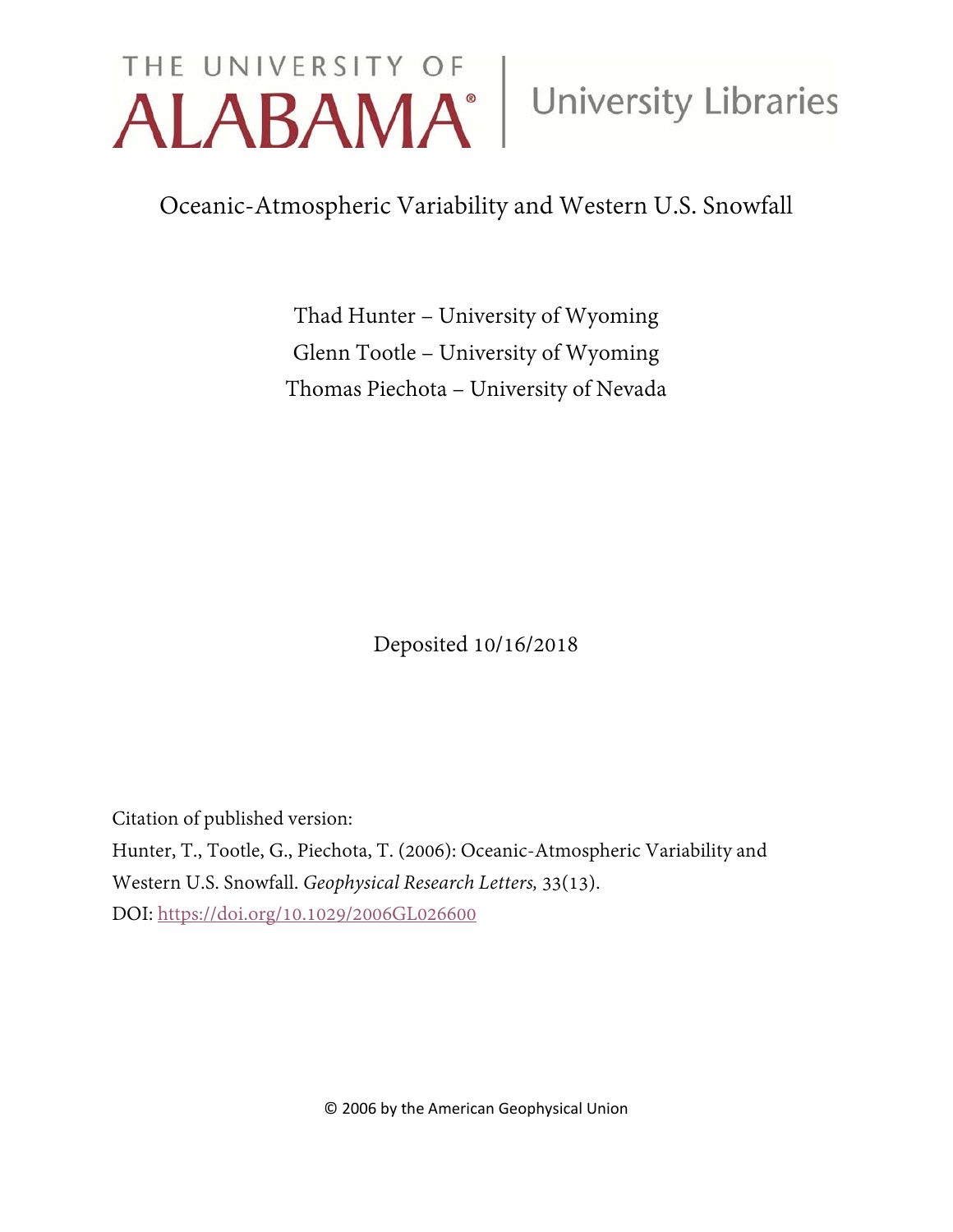# Oceanic-atmospheric variability and western U.S. snowfall

Thad Hunter,<sup>1</sup> Glenn Tootle,<sup>1</sup> and Thomas Piechota<sup>2</sup>

Received 14 April 2006; revised 31 May 2006; accepted 7 June 2006; published 8 July 2006.

[1] A study of the influences of interdecadal and interannual oceanic-atmospheric influences on April 1 Snow-Water Equivalent (SWE) in the western U.S. is presented. SWE data was identified at 323 Natural Resources Conservation Service (NRCS) SNOTEL (SNOwpack TELemetrysites) stations for the period of 1961 to 2004 and for 121 SNOTEL stations for the period 1941 to 2004. The phases (cold/negative or warm/positive) of Pacific Ocean [El Niño -Southern Oscillation (ENSO) and Pacific Decadal Oscillation (PDO)] and Atlantic Ocean [Atlantic Multidecadal Oscillation (AMO) and North Atlantic Oscillation (NAO)] oceanic-atmospheric influences were identified for the year prior to the SWE data set. Statistical significance testing of SWE data set, based on the interdecadal and interannual oceanicatmospheric phase (warm/positive or cold/negative) was performed by applying the nonparametric rank-sum test. The results show that in addition to the well established ENSO signal in the northwest, the PDO and AMO influence SWE variability. Additionally, the coupled effects of the oceanic-atmospheric influences were evaluated on the basis of the long-term phase (cold/negative or warm/positive) of the interdecadal (PDO, AMO, NAO) influences and the interannual ENSO. Finally, the coupled effects of the oceanic-atmospheric influences were evaluated on the basis of the long-term phase (cold/negative or warm/positive) of the interdecadal (AMO, PDO, NAO) phenomena. Regions in the west were identified that responded to the interdecadal/ decadal climatic coupling. By utilizing the April 1 SWE and the long lead-time approach for the oceanicatmospheric variables, useful information can be provided to snow forecasters and water managers. Citation: Hunter, T., G. Tootle, and T. Piechota (2006), Oceanic-atmospheric variability and western U.S. snowfall, Geophys. Res. Lett., 33, L13706, doi:10.1029/2006GL026600.

### 1. Introduction

[2] Oceanic-atmospheric variability have been shown to influence streamflow [Tootle et al., 2005; Rogers and Coleman, 2003; Enfield et al., 2001; Kahya and Dracup, 1993], precipitation [Enfield et al., 2001; Gershunov, 1998] and snowfall [McCabe and Dettinger, 2002] in the United States. Based on the results of the streamflow and precipitation studies, regions of the western U.S. have demonstrated variability based on the phases of the ENSO, PDO, AMO and NAO. In the western U.S., snowpack is an

important source of runoff and water supply, accounting for 50 to 70 percent of the annual precipitation in the mountainous regions. In the western U.S., the April 1 SWE provides estimates and forecasts of the eventual total annual runoff [McCabe and Dettinger, 2002]. Water managers and forecasters, when provided predictive information about the April 1 SWE, may improve estimates of springsummer runoff which is critical in the management of reservoirs and irrigation practices.

[3] This research improves on previous studies by utilizing SNOTEL data (April 1 SWE) for the western U.S. and by extending the period of record to include recent data. Next, a lead time approach is adopted such that the previous year (or season) interdecadal (interannual) atmosphericoceanic variability is used to evaluate SWE variability. Additionally, non-parametric statistical testing is utilized to determine SWE response to atmospheric-oceanic variability, thus eliminating assumptions of normality or linearity. Finally, both interdecadal-interannual and interdecadalinterdecadal coupling are evaluated for both Pacific and Atlantic oceanic influences.

## 2. Data and Methodology

[4] Historic April 1 SWE data was obtained from the NRCS SNOTEL website (http://www.wcc.nrcs.usda.gov/ snotel/) for stations in the western United States. The NRCS SNOTEL website combines SNOTEL data (obtained with remote sensing equipment) with snow course data (obtained with manual snow measurements) to develop the historic records. This resulted in 323 SNOTEL stations being identified with a period of record 1961 to 2004 (43 years), as well as 121 stations with a period of record 1941 to 2004 (63 years) (Figure 1). The 121 SNOTEL stations were selected for use in the current research due to the longer period of record. Of note, the same methodology was applied to the 323 station data set (results not provided) which resulted in similar findings when compared to the reported results of the 121 stations.

[5] *McCabe et al.* [2004] defined four periods for the PDO and AMO: PDO warm and AMO warm (1926-1943), PDO cold and AMO warm (1944–1963), PDO cold and AMO cold (1964–1976), and PDO warm and AMO cold (1977– 1994). Recent studies suggest that the PDO returned to a cold phase around 2000 [Mantua et al., 1997; Hare and Mantua, 2000] and the AMO returned to a warm phase in 1995 [Enfield et al., 2001]. The periods for the PDO and AMO used in the *McCabe et al.* [2004] study were adopted for this study with the assumptions the PDO returns to cold in 2000 and the AMO returns to warm in 1995.

[6] *Hurrell and Van Loon* [1995] applied a low pass filter to the yearly NAO Index values to remove fluctuations of less than four years. This resulted in a negative phase during the early 1950s to early 1970s, a positive/negative fluctu-

<sup>&</sup>lt;sup>1</sup>Department of Civil and Architectural Engineering, University of Wyoming, Laramie, Wyoming, USA. <sup>2</sup>

<sup>&</sup>lt;sup>2</sup>Department of Civil and Environmental Engineering, University of Nevada, Las Vegas, Nevada, USA.

Copyright 2006 by the American Geophysical Union. 0094-8276/06/2006GL026600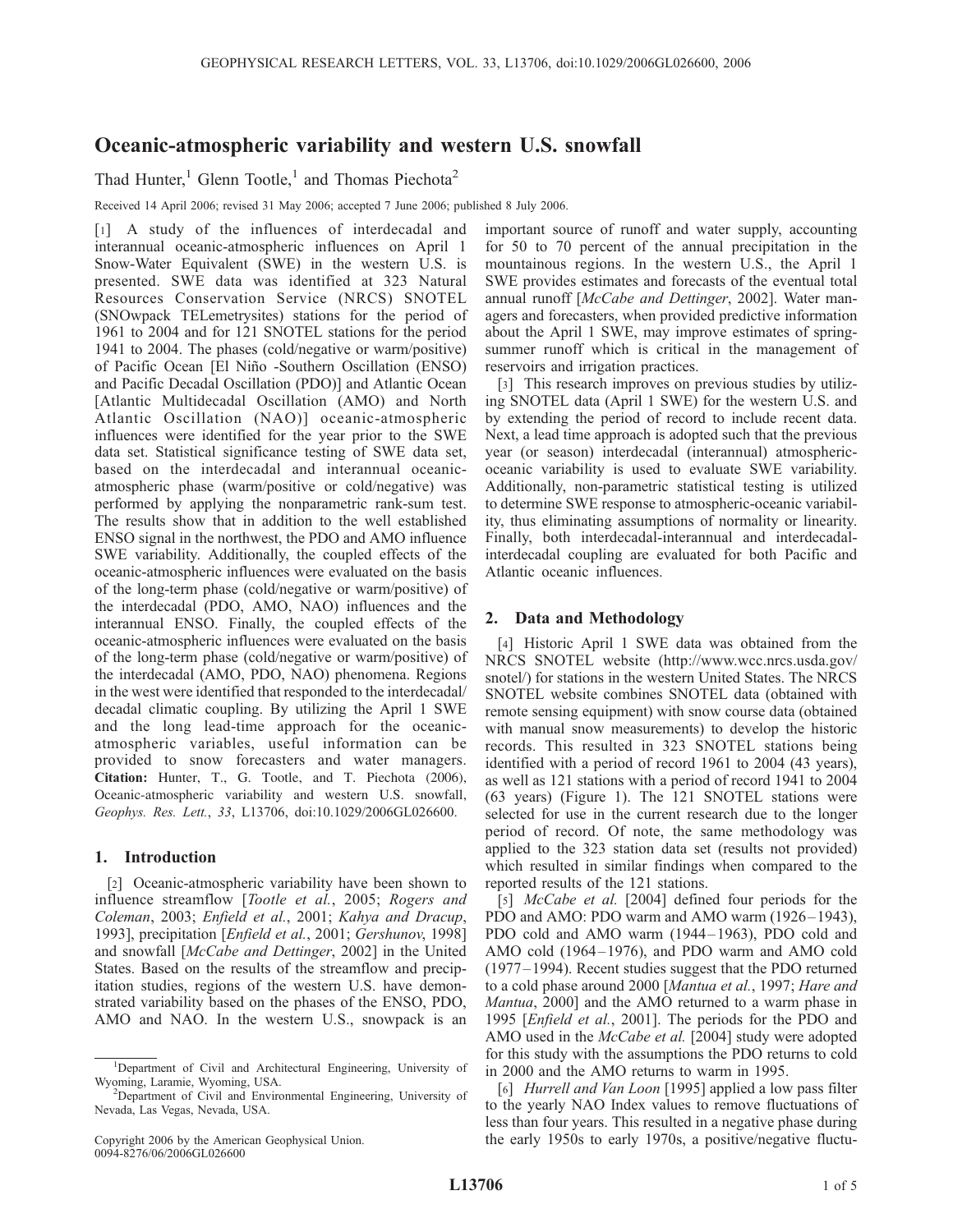

Figure 1. Location Map of SNOTEL Stations used in the study; points are stations (323) with a period of record 1961 – 2004 and circles are stations (121) with a period of record 1941-2004.

ation during the mid/late 1970s to early 1980s, and a positive (high) phase from the early 1980s to mid-1990s. When applying the low-pass filter to NAO Index values obtained from the NCAR website (http://www.cgd.ucar.edu/ cas/jhurrell/indices.html), the NAO has maintained a positive phase into the early 2000's, a negative phase from 1944 to 1952, and a positive phase from the early 1930's to 1944. The NAO Index phases, as defined by Hurrell and Van Loon [1995] were used in this study with the NAO remaining in a positive phase from 1995 until the end of the period of record in 2004, a negative phase from 1944 to 1952, and a positive phase from the 1941 to 1944.

[7] Gershunov and Barnett [1998] defined a seasonal ENSO as when the Nino 3.4 index was above/below 0.8 times the standard deviation. They concluded that this value was high enough to exclude questionable ENSO events and would allow for an adequate number of ENSO events when combining the PDO [Gershunov and Barnett, 1998]. This method was applied to the Niño 3.4 index and Troup Southern Oscillation Index for the summer (May to September) season and the results (summer season ENSO years identified) were used to compliment the NOAA-CDC core summer season ENSO year data set (i.e., recognize and incorporate additional ENSO years).

[8] The previous year (or season) phase was used with the current year April 1 SWE to provide a lead time approach. Initially, the individual phase (warm/positive or cold/negative) of the interannual (ENSO) or interdecadal (PDO, AMO or NAO) variability on western April 1 SWE was evaluated. This was done by evaluating all the April 1 SWE values for each station based on the defined ENSO, PDO, AMO or NAO phase. Next, an evaluation of the impacts of the coupling of the interdecadal (PDO, AMO or NAO) variability with the interannual ENSO was performed. Finally, an evaluation of the impacts of the coupling of the interdecadal (PDO, AMO and NAO) variability was performed. Similar to *Tootle et al.* [2005], the non parametric rank sum test was utilized to determine significant (>90%) differences in April 1 SWE.

### 3. Results

### 3.1. Interannual (ENSO) and Interdecadal (PDO, AMO, and NAO) Testing

[9] The results show a strong ENSO signal was reaffirmed (Figure 2a). For the figures presented in the current research, a black (gray) circle represents a statistically



(a) ENSO cold (La Nina) - ENSO warm (El Nino)



Figure 2. Significant (90%) difference in April 1 SWE medians for (a) ENSO cold  $(La Niña) - ENSO$  warm  $(E1$ Niño), (b) PDO cold – PDO warm, and (c) AMO cold – AMO warm. Positive (negative) significance is represented by black (gray) circles.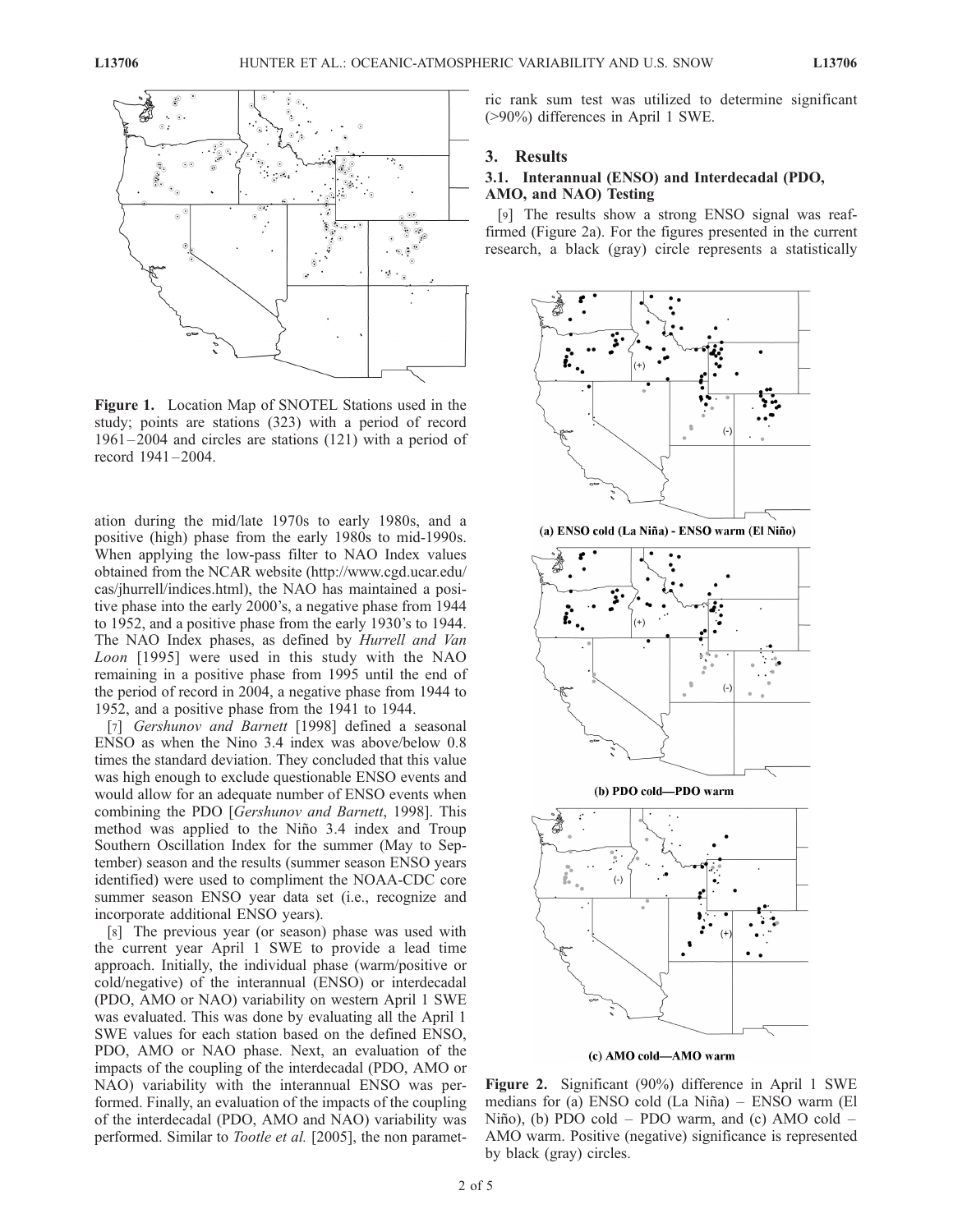

Figure 3. Significant (90%) difference in April 1 SWE medians for (a) PDO cold/La Niña – PDO warm/La Niña, (b) AMO cold/El Niño – AMO warm/El Niño, (c) AMO cold/La Niña – AMO warm/La Niña, and (d) NAO positive/La Niña – NAO negative/La Niña. Positive (negative) significance is represented by black (gray) circles.

significant (greater than 90%) positive (negative) difference in medians, such that the left side of the equation results in increased (decreased) SWE. A spatially smaller black ''dot'' represents a station that is not statistically significantly. For example, in Figure 2a, the black circles located in the Pacific Northwest were associated with increased SWE due to ENSO cold (La Niña), while the grey circles in southwestern Utah were associated with decreased SWE due to ENSO cold (La Niña). For both results, ENSO cold (La Niña) was tested against ENSO warm (El Niño). While a strong ENSO signal was not detected in southwest U.S. (and the Sierra Nevada Range), this was attributed to a lack of SNOTEL stations in this region (Figure 1). The ENSO north-south dipole, which has been established in streamflow and precipitation, was not as clearly defined in SWE. This could also be attributed to the lower frequency (but stronger magnitude) of ENSO events for the period of record (i.e., approximately the last fifty years).

[10] The PDO signal was reaffirmed in the Pacific Northwest and northern Rocky Mountains (Figure 2b). The Pacific Northwest and northern Rocky Mountains were associated with increased SWE due to the cold phase of the PDO when tested against the PDO warm phase. This was consistent with *McCabe and Dettinger* [2002] who identified high negative correlations between the seasonal PDO index and SWE in this region. Utah and Colorado were associated with decreased SWE due to the cold phase of the PDO when tested against the PDO warm phase. In the southwest, the PDO signal, while identified in streamflow [Tootle et al., 2005], was not identified in SWE. As with the ENSO analysis noted above, there were insufficient SNO-TEL stations in the southwest to make conclusions about the PDO influence on SWE data.

[11] The AMO signal was identified in western Oregon and the Rocky Mountains (Figure 2c). The AMO cold (when tested against the AMO warm phase) was associated with decreased SWE in this region. While McCabe and Dettinger [2002] did not evaluate Atlantic Ocean influences on SWE, the results were consistent with the findings of Enfield et al. [2001] whom identified the AMO index to be positively correlated with rainfall in the Pacific Northwest. The AMO cold (when tested against the AMO warm phase) was associated with increased SWE in Utah and Colorado. This result was again consistent with *Enfield et al.* [2001] whom identified the AMO index to be negatively correlated with rainfall in this region. Of note, an AMO signal was not identified in Utah and Colorado for streamflow [Tootle et al., 2005] which may be attributed to summer monsoon activity.

[12] While the influence of the NAO was identified in approximately 40 (of 121) stations, there were no distinct spatial regions identified and therefore the results were not reported. This was consistent with previous studies that did not identify the NAO signal in the western U.S. streamflow and precipitation [Tootle et al., 2005; Visbeck et al., 2001].

### 3.2. Coupling of Interdecadal (PDO, AMO or NAO) and ENSO Testing

[13] The coupling of PDO and ENSO was evaluated by examining SWE relationships for PDO cold/El Niño – PDO warm/El Niño and PDO cold/La Niña – PDO warm/La Niña. The impact of the PDO phase on El Niño was not reported due to a small number of stations being identified. However, the PDO cold phase (given a La Niña) was associated with increased SWE in the Rocky Mountains when compared to the PDO warm phase (Figure 3a). As displayed in Figure 2a, La Niña was associated with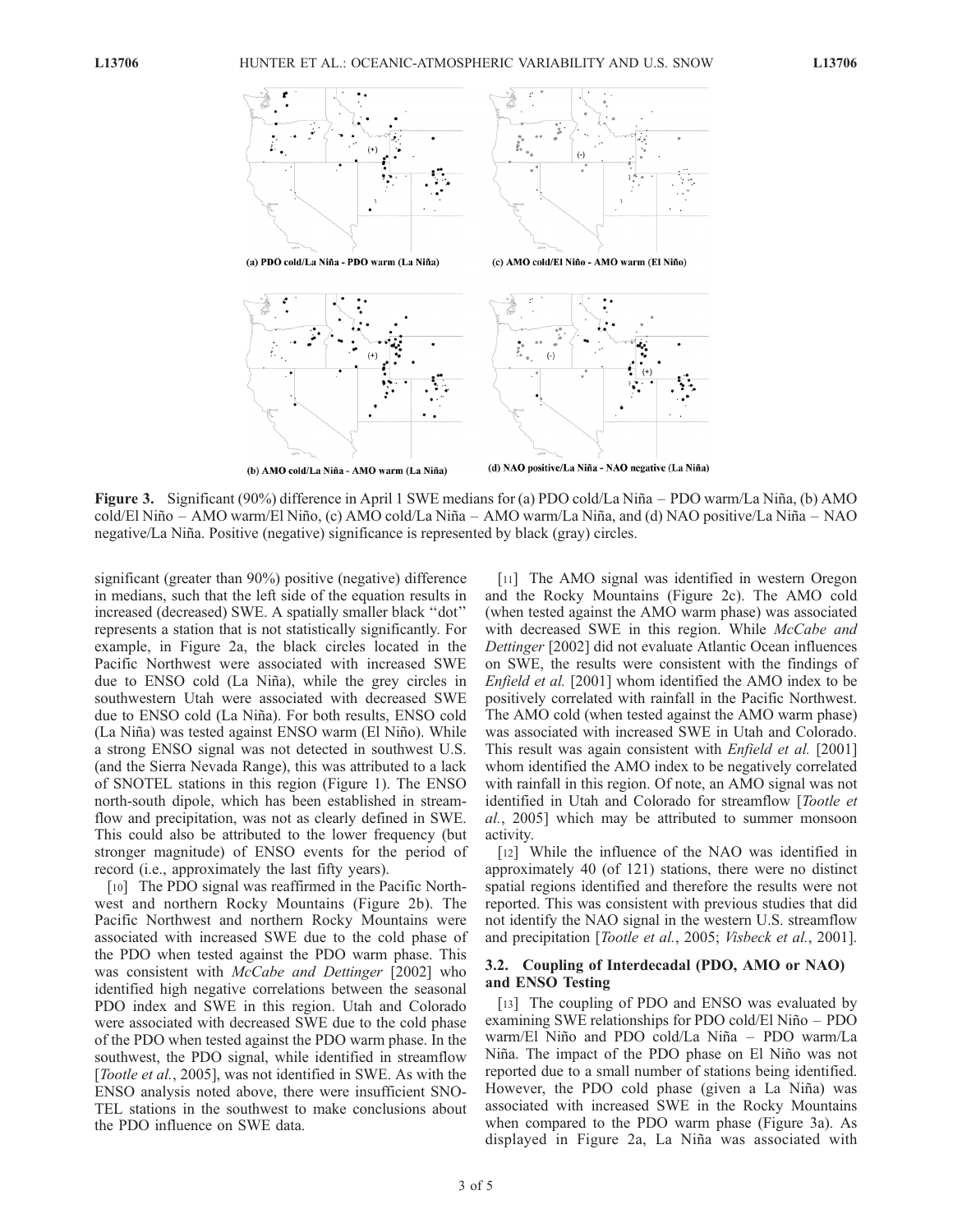increased SWE in the Pacific Northwest and northern Rocky Mountains. Therefore, a PDO cold phase will likely enhance (strengthen) the influence of La Niña in this region, resulting in increased SWE. The results were consistent with *Gershunov and Barnett* [1998] who identified strong phases of El Niño/La Niña during similar phases (warm/ cold) of the PDO. However, the results differed from Tootle et al. [2005] who did not identify a PDO influence of ENSO in continental U.S. streamflow.

[14] The coupling of AMO and ENSO was evaluated by examining SWE relationships for AMO cold/El Niño – AMO warm/El Niño and AMO cold/La Niña  $-$  AMO warm/La Niña. The AMO cold phase (given an El Niño) was associated with decreased SWE in the Oregon when compared to the AMO warm phase (Figure 3b). As displayed in Figure 2a, El Niño was associated with decreased SWE in Oregon and, therefore, the AMO cold phase will likely enhance (strengthen) the influence of El Niño in this region, resulting in decreased SWE. The AMO cold phase (given a La Niña) was associated with increased SWE in the northern and central Rocky Mountains when compared to the AMO warm phase (Figure 3c). As displayed in Figure 2a, La Niña was associated with increased SWE in the Rocky Mountains and, therefore, the AMO cold phase will likely enhance (strengthen) the influence of La Niña in this region, resulting in increased SWE. The coupling of AMO and ENSO was not previously identified for streamflow regions in the western United States [Tootle et al., 2005].

[15] The coupling of NAO and ENSO was evaluated by examining SWE relationships for NAO positive/El Niño  $-$ NAO negative/El Niño and NAO positive/La Niña – NAO negative/La Niña. The impact of the NAO phase on El Niño was not reported due to a small number of stations being identified. For NAO positive/La Niña – NAO negative/La Niña, two regions (Oregon and northern Rocky Mountains) were identified with opposite behavior (Figure 3d). The negative (Oregon) result indicates that a La Niña during an NAO positive phase results in significantly less SWE than a La Niña during an NAO negative phase. The positive (Rocky Mountains) result indicates that a La Niña during an NAO positive phase results in significantly more SWE than a La Niña during an NAO negative phase. Physically, the NAO impacts the jet stream such that it shifts north during the positive phase and shifts south during the negative phase [NOAA, 2004] which may be influencing La Niña in this (RM) region.

### 3.3. Coupling of Interdecadals (PDO, AMO and NAO) Testing

[16] The coupling of the interdecadals (PDO, AMO and NAO) was evaluated by examining PDO cold/AMO cold, PDO warm/AMO Cold, PDO cold/AMO warm, PDO warm/AMO warm, AMO cold/NAO positive, AMO warm/ NAO negative, AMO cold/NAO negative, AMO warm/NAO positive, PDO cold/NAO positive, PDO warm/NAO positive, PDO cold/NAO negative and PDO warm/NAO positive and the resulting SWE variability. For each of these 12 combinations, non-parametric (rank-sum) testing was performed, comparing the associated years for the specific combination to the all-years data set. This results in the identification of interdecadal couplings that are statistically different from the long-term SWE. Of the 12 combinations, three combina-



Figure 4. Significant (90%) difference in April 1 SWE medians for PDO warm/NAO negative – All-years (square), PDO warm/AMO cold – All-years (circle), and PDO cold/AMO cold – All-years (X).

tions (PDO warm/NAO negative, PDO warm/AMO cold and PDO cold/AMO cold) were associated with statistically significant changes (positive or negative) in SWE (Figure 4). The authors acknowledge that the PDO and AMO are time series that have high autocorrelation, resulting in lower degrees of freedom (and less confidence) in the statistical significance of the results presented in Figure 4. A PDO warm/NAO negative was associated with decreased SWE in the Cascade Range of Washington and Oregon and the northwestern Montana/ Idaho panhandle. The PDO warm/AMO cold was associated with decreased SWE in the Cascade Range of Oregon and the northwestern Montana/Idaho panhandle. The PDO cold/AMO cold was associated with increased SWE in eastern Idaho and southwestern Montana. Interestingly, *Hidalgo* [2004] determined the largest drought in the past 250 years (based on tree-ring reconstructions) in the Yellowstone basin occurred during a PDO warm/ AMO warm cycle.

### 4. Conclusions

[17] The current research reaffirmed previous results and provided several new contributions by evaluating Atlantic Ocean variability and by evaluating both interdecadalinterannual and interdecadal-interdecadal coupling. While the current research evaluated ENSO, the PDO, the AMO and the NAO, future research efforts should include other oceanic-atmospheric processes such as the Pacific North American Index (PNA) and sea surface temperatures. Additionally, current SNOTEL data (April 1 SWE) was evaluated and a lead-time approach was adopted such that predictive information about SWE variability (as a result of oceanic-atmospheric variability) was provided. The use of the non-parametric rank-sum test removed assumptions of normality or linearity in oceanic-atmospheric and SWE relationships. While the coupling of interdecadal (PDO, AMO and NAO) variability identified several regions of interest, the authors recognize the short period of record (1941 to 2004) utilized in this evaluation. This limitation can be addressed in future research efforts by reconstructing